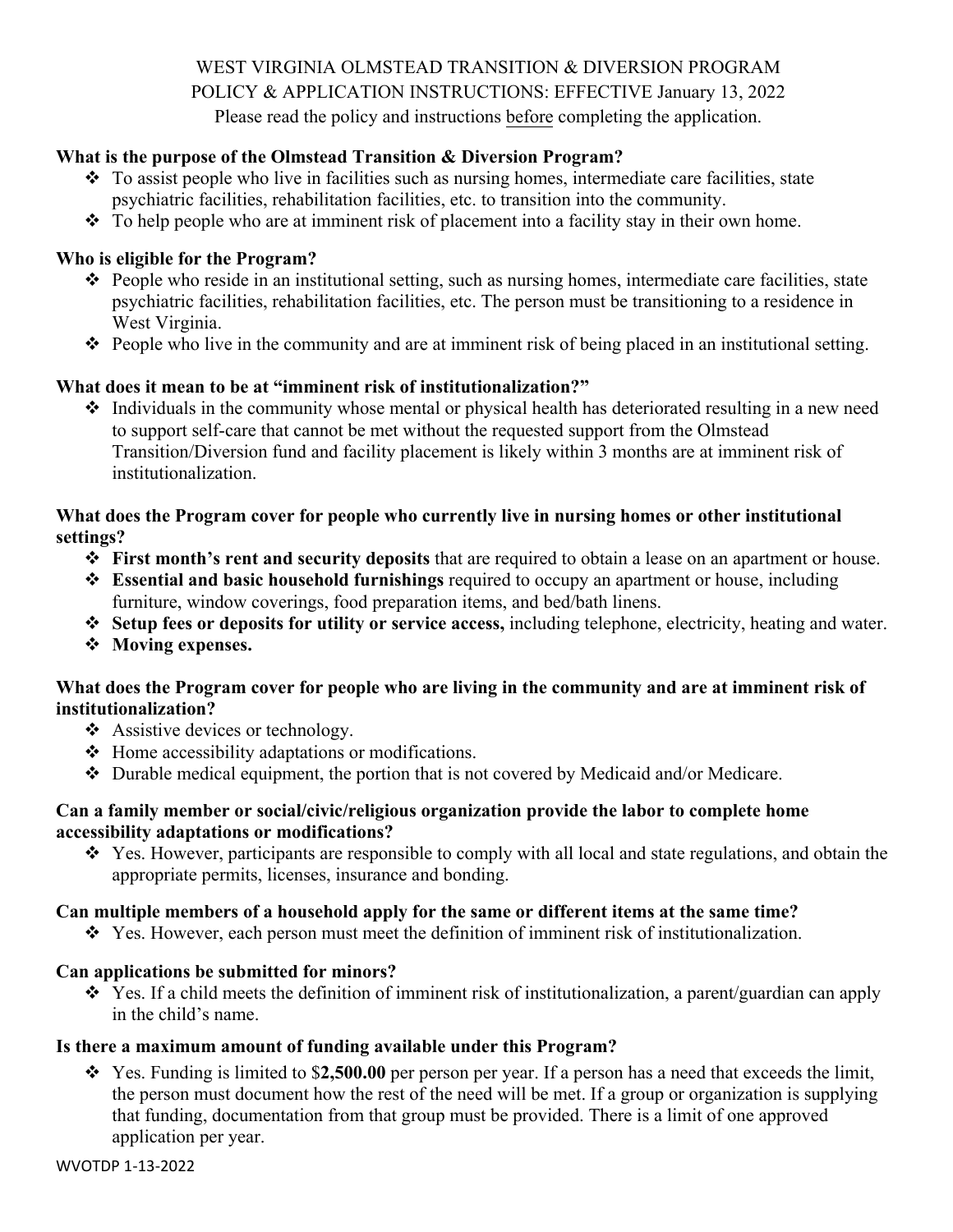## **What is NOT covered by this Program?**

- Direct or hands on supportive services.
- \* Costs associated with home improvements or repairs that are considered regular maintenance and upkeep. For example, repairing or replacing flooring, cabinets, roofing, siding, decking, drywall, water lines, gas lines, and/or utility poles.
- $\triangleleft$  Medications or supplements (prescribed or over the counter) or medical bills.
- Vehicle accessibility modifications, adaptations, or payments.
- $\hat{\cdot}$  Past due utility bills, rent payments, mortgage payments, credit card bills, or medical bills.
- ❖ Items that have already been purchased.
- $\triangle$  Personal hygiene supplies
- Items that are covered by Medicaid and/or Medicare
- Dentures
- $\div$  Cost associated with bedbugs, including but not limited to pest control, temporary housing and furniture replacement.
- Cell phones/boosters
- Annual fees

This is not an all-inclusive list and the Review Committee reserves the right to determine whether the request meets the intent of the Program.

# **ALL APPLICATIONS MUST BE COMPLETE WITH ESTIMATES ATTACHED AT TIME OF**

**SUBMISSION.** Any submission that is incomplete or does not contain the adequate supporting documentation will be returned to the applicant.

## **What are the responsibilities of the applicant?**

The applicant must:

- $\triangle$  Complete and submit the application. All applications must include estimates, or they will not be processed. All applications must be signed by the applicant or their legal representative.
- Provide sufficient information to meet the definition for "imminent risk of institutionalization" if the request is to prevent institutionalization. For example, if requesting a lift chair, the applicant must provide sufficient information to establish that he or she is likely to enter a nursing home within 3 months if the request for a lift chair is not approved. Information should include,
	- a. Description of physical needs that support the need for a lift-chair.
		- i. Documentation that the applicant is completely incapable of rising from any chair in his or her home.
		- ii. Documentation that once standing, the applicant is able to ambulate.
	- b. Documentation of attempts to secure other funding, i.e., completed Medicare Certificate of Medical Necessity (CMS-849)
	- c. Documentation as to the other alternatives (firm chair with arm rests, seat lift only) that were attempted that failed to meet the applicant's needs.
	- d. Documentation from treating or consulting practitioner that lift chair is medically necessary.
- Obtain detailed and itemized estimates for all funding that is requested. Estimates for ramps, bathroom modifications, etc. must include detailed estimates and a copy of the licensed contractor's West Virginia license. Estimates must also include a timeline for completion of the project. All projects must be completed within 60 days or written notification must be given as to why the project cannot be completed within that time frame.
- Return copies of all final receipts to the Olmstead Office; AND
- $\div$  Ensure that the funding is spent only in the manner for which it was approved.
- \* Return any unspent funds to the Olmstead Office.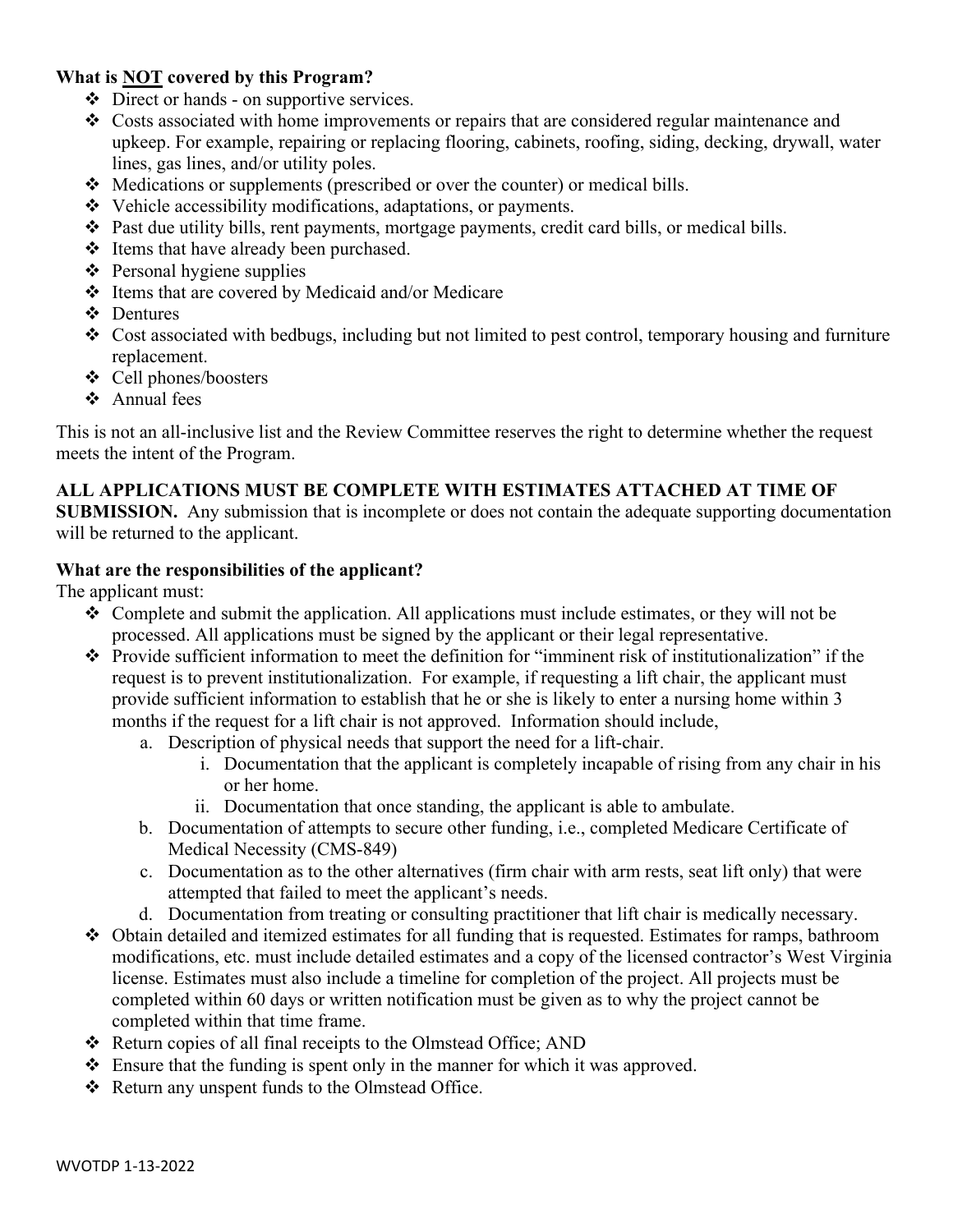### **What happens after an application is submitted?**

- $\triangle$  The applicant will receive a letter confirming the application was received.
- The review committee, composed of at least 3 Olmstead Council members will consider applications, which are reviewed at least quarterly. All applications meeting the eligibility criteria will be reviewed. Approval for eligible services will be subject to availability of funds.
- $\triangleleft$  Letters of approval or denial will be sent following the meeting of the review committee.

### **If an application is approved, when will funding be received?**

- $\div$  If funding is approved, a check in the amount of the award determined will be sent by Community Access Inc. to the vendor. Community Access is a tax-exempt nonprofit. No funding will be paid for taxes. For home accessibility adaptations or modifications, only a portion of the funding is sent up front. The remainder is sent upon completion of the project.
- $\triangle$  Checks will be made payable to the vendor, supplier, contractor, or entity providing the goods and/or services requested in the application. Checks must be cashed within 60 days. Funds must only be used for the request that was approved. Any excess funds must be returned by check or money order to the Olmstead Office. Cash cannot be accepted.
- $\bullet$  No checks will be made payable to the applicant.

### **What are the applicant's responsibilities after their application is approved?**

- $\div$  For home accessibility adaptations or modification, applicants are responsible for making sure that projects are completed correctly and within 60 days. Applicants are responsible for ensuring that the Certificate of contract completion and contractors affidavit form is completed and returned with the required invoices and/or receipts.
- $\div$  For purchased items, receipts must be returned within 30 days.

#### **Appeals**

 $\triangle$  Any person denied by the Olmstead Transition and Diversion program has the right to appeal the decision. An appeal request form is sent with each denial letter. The appeals committee is composed of at least 2 members of the Olmstead Council.

## **What if I have questions or need help completing the application?**

• If you have questions or need help completing the application, please contact the Olmstead Office at (304) 352-0786 or by email at Carissa.A.Davis $@$ wv.gov.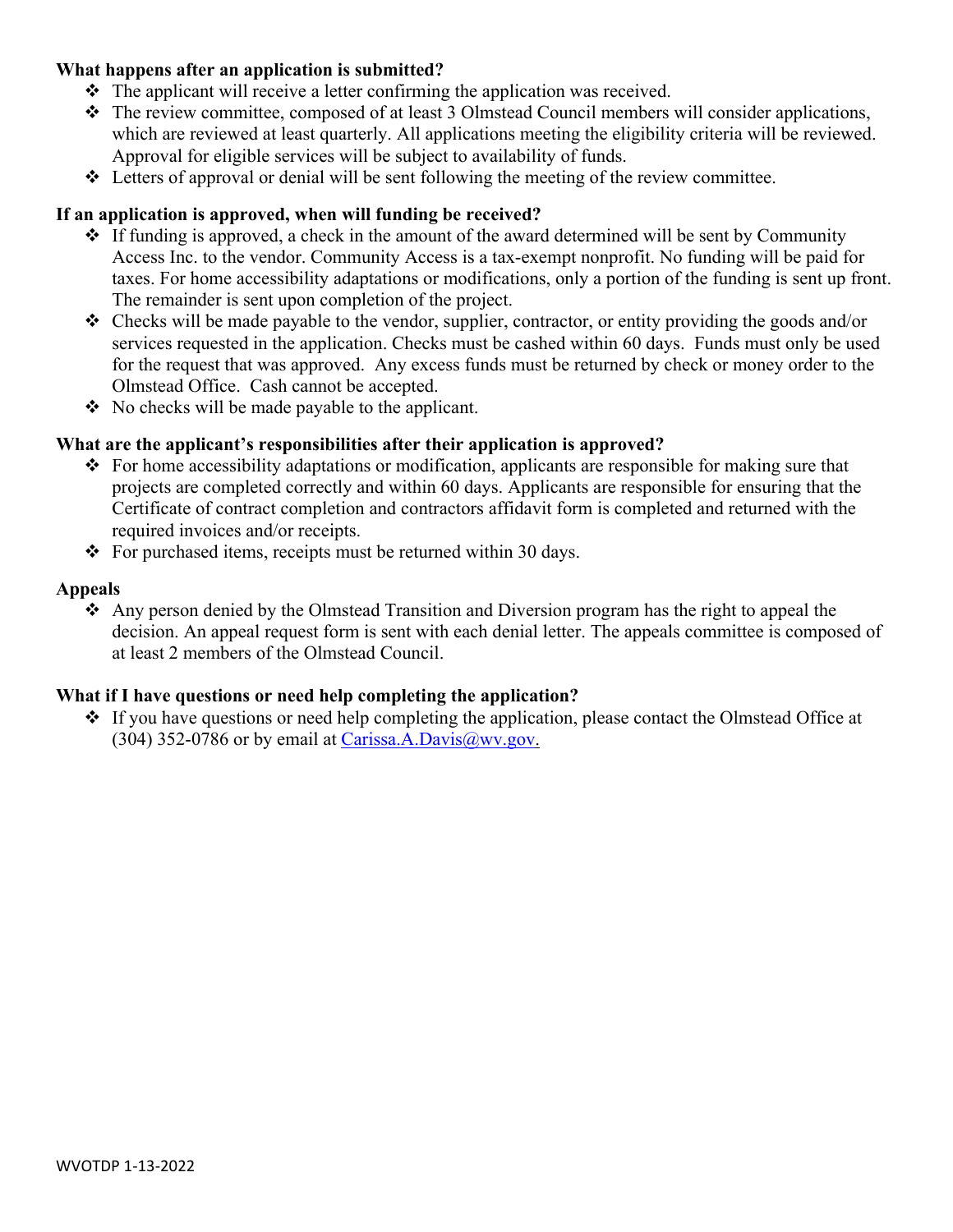### West Virginia Olmstead Transition and Diversion Program APPLICATION

| Date Application Completed              |                                           |
|-----------------------------------------|-------------------------------------------|
| <b>Applicants First Name</b>            |                                           |
| Applicant's Last Name                   |                                           |
| Applicant's Date of Birth               | $\blacksquare$ Male $\blacksquare$ Female |
| Are you a veteran? $\Box$ Yes $\Box$ No |                                           |

### **Section 1. Current Living or Residential Setting**

Check the setting where the applicant currently is living:

Nursing Facility  $\Box$  ICF/IID  $\Box$  In-Patient Psychiatric Facility  $\Box$  Acute Care Hospital

Own Home With a friend or family Assisted Living

Rent (Apartment or Home) (permission to make modifications must be obtained from the landlord or property owner and submitted with the application)

Do you live alone?  $\sqrt{\text{Yes}}$  No If no, who do you live with?

| <b>Street Address</b>                  |  |
|----------------------------------------|--|
| Mailing Address (if different)         |  |
| City, State and Zip Code               |  |
| County                                 |  |
| Telephone Number                       |  |
| <b>Email Address</b>                   |  |
| Facility name, if applicable           |  |
| Facility admission date, if applicable |  |

| <b>Section 2. Tell Us About Yourself</b>                                                 |                                   |
|------------------------------------------------------------------------------------------|-----------------------------------|
| Please answer "yes" or "no" to the following statements to best describe your situation: |                                   |
| My mental/physical health has worsened in the past 3 months.                             | $\overline{\rm No}$<br><b>Yes</b> |
|                                                                                          |                                   |
| If yes, how?                                                                             |                                   |
|                                                                                          |                                   |
| I have been hospitalized in the past 3 months.                                           | $\overline{\rm No}$<br>Yes        |
| I have received care in a facility in the past 6 months.                                 | No<br><b>Yes</b>                  |
| I receive in-home supports through Medicaid.                                             | No<br>Yes                         |
| I receive in-home supports through Medicare.                                             | No<br>Yes                         |
| I receive in-home supports through another paid source. (Please describe)                | $\overline{\rm No}$<br>Yes        |
|                                                                                          |                                   |
|                                                                                          |                                   |
| I am on a waiting list for a nursing home.                                               | Yes<br>No                         |
| I am on a waiting list for Medicaid Waiver services.                                     | Yes<br>No                         |
| I have family or friends who help me in my home.                                         | Yes<br>No                         |
| I participate in the Take Me Home WV Money Follows the Person Program                    | No<br>Yes                         |
| I am on a Centers for Independent Living Community Living Services and Supports Program  | ]No<br>Yes                        |
| waiting list. If yes, what are you waiting for?                                          |                                   |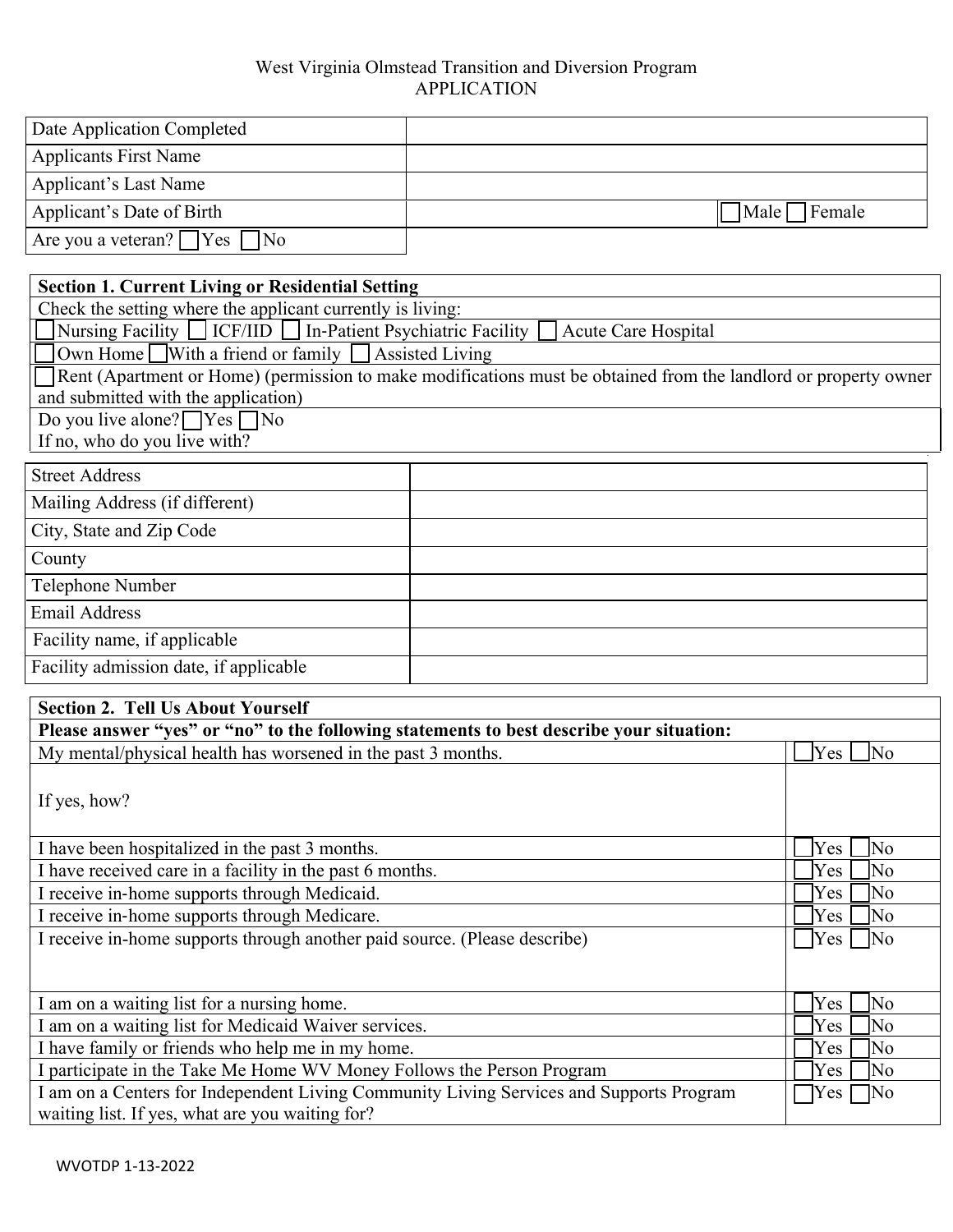| I receive in-home supports, but they are not meeting my needs. Describe what needs are not being $\Box$ Yes $\Box$ No |  |
|-----------------------------------------------------------------------------------------------------------------------|--|
| met.                                                                                                                  |  |
|                                                                                                                       |  |

| If you are currently in a nursing home, please provide information to best describe how your request will help you |  |
|--------------------------------------------------------------------------------------------------------------------|--|
| move to the community:                                                                                             |  |

If you are currently living in the community, how will the service/item you are requesting help you remain in the community?

What is your disability/diagnosis?

| Section 3. Check the following activities you need help with. |                        |                                |
|---------------------------------------------------------------|------------------------|--------------------------------|
| Bathing                                                       | <b>Climbing Stairs</b> | $\Box$ Other (please explain): |
| Dressing                                                      | Sleeping               |                                |
| Grooming (comb hair, nail care)                               | Breathing              |                                |
| <b>Walking</b>                                                | Seeing                 |                                |
| Transferring (sitting to standing; lying                      | Hearing                |                                |
| down to standing; shower or commode)                          |                        |                                |
| Wheeling                                                      |                        |                                |
| Toileting                                                     |                        |                                |
| $\Box$ Feeding Self                                           |                        |                                |

| <b>Section 4. Services Information</b>                                                                                                                                                                                                                                                                                                                |  |  |
|-------------------------------------------------------------------------------------------------------------------------------------------------------------------------------------------------------------------------------------------------------------------------------------------------------------------------------------------------------|--|--|
| Are you a Medicaid member? $\Box$ Yes $\Box$ No                                                                                                                                                                                                                                                                                                       |  |  |
| Are you a Medicare beneficiary? $\Box$ Yes $\Box$ No                                                                                                                                                                                                                                                                                                  |  |  |
| Provide the applicant's total monthly income. \$                                                                                                                                                                                                                                                                                                      |  |  |
| Additional income from other household members. \$                                                                                                                                                                                                                                                                                                    |  |  |
| Check all that apply toward your monthly income:<br>7 Wages □ Social Security benefits □ Supplemental Security Disability Income□ State Assistance programs<br>Veterans benefits Worker's Compensation Rental property income Pension or retirement<br>$\Box$ Investment or trust fund $\Box$ Unemployment Compensation $\Box$ Other, please explain: |  |  |
|                                                                                                                                                                                                                                                                                                                                                       |  |  |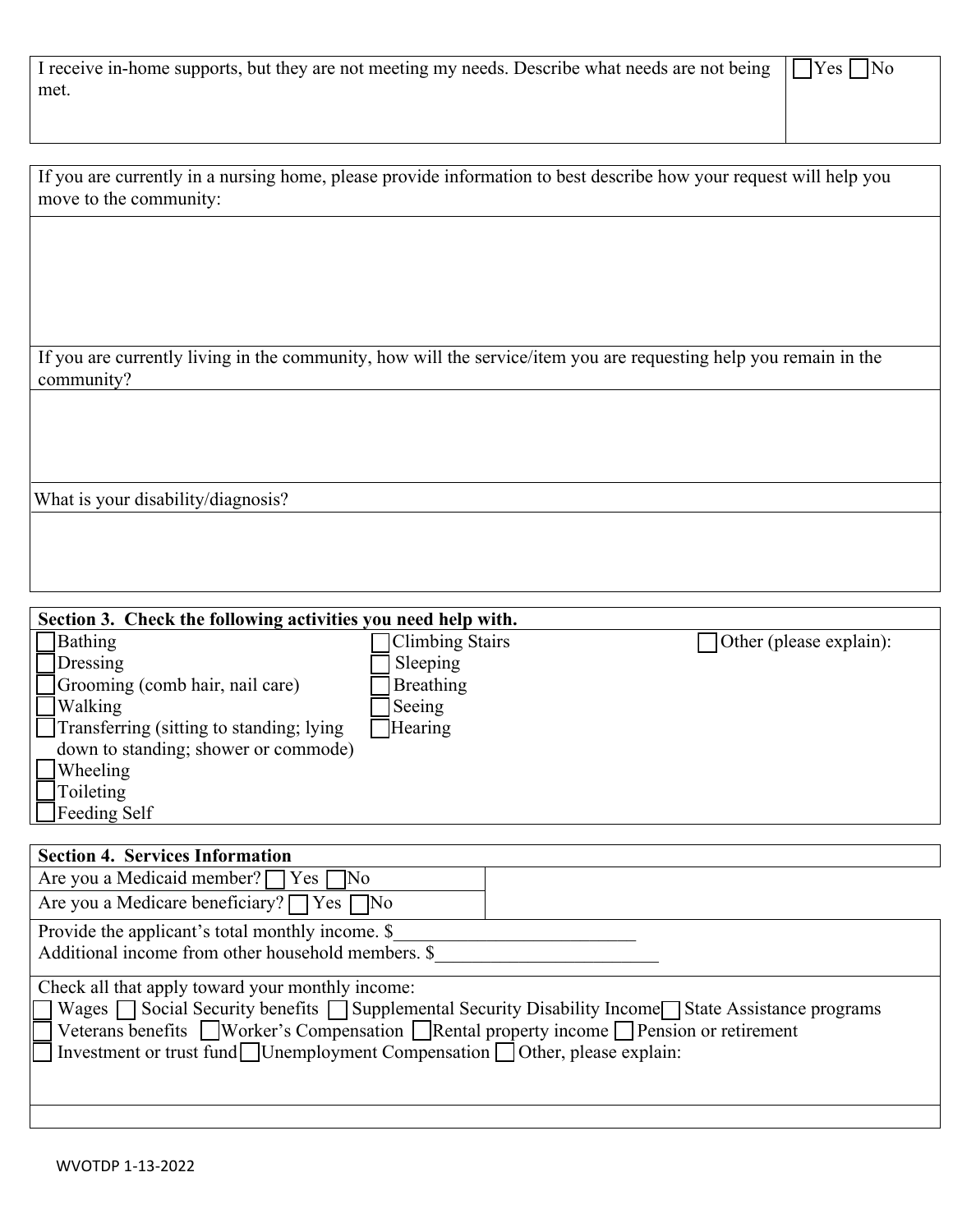### **Section 5. Other Information**

Other information you would like the committee to consider (high medical expenses, debts, dependents, etc.):

# **Section 6. Funding Request Proposal**

Provide the amount of funding that is being requested. The application must include the following in order to be reviewed:

- $\triangle$  Name and address of the vendor or provider of the requested item(s).
- Detailed and itemized estimates or actual costs for all funding requested.
- $\triangle$  A copy of the contractor's license of any contractors that will be completing the work.

## **Requested item(s):**

| Category                      | Name and Address of Vendor                                                              | <b>Amount Requested</b> |
|-------------------------------|-----------------------------------------------------------------------------------------|-------------------------|
| Security deposit that is      |                                                                                         |                         |
| required to obtain a lease on |                                                                                         |                         |
| an apartment or house.        |                                                                                         |                         |
| <b>Essential and basic</b>    |                                                                                         |                         |
| household furnishings         |                                                                                         |                         |
| required to occupy an         |                                                                                         |                         |
| apartment or house,           |                                                                                         |                         |
| including furniture, window   |                                                                                         |                         |
| coverings, food preparation   |                                                                                         |                         |
| items, and bed/bath linens.   |                                                                                         |                         |
| Set-up fees or deposits for   |                                                                                         |                         |
| utility or service access,    |                                                                                         |                         |
| including telephone,          |                                                                                         |                         |
| electricity, heating and      |                                                                                         |                         |
| water.                        |                                                                                         |                         |
| Moving expenses.              |                                                                                         |                         |
|                               |                                                                                         |                         |
| Assistive devices or          |                                                                                         |                         |
| technology.                   |                                                                                         |                         |
|                               |                                                                                         |                         |
| Home accessibility            |                                                                                         |                         |
| adaptations or                |                                                                                         |                         |
| modifications.                |                                                                                         |                         |
|                               | Total amount requested                                                                  | \$0.00                  |
|                               | Have you applied for funding the Olmstead Transition/Diversion Fund in the past?<br>Yes | $\sqrt{\text{No}}$      |